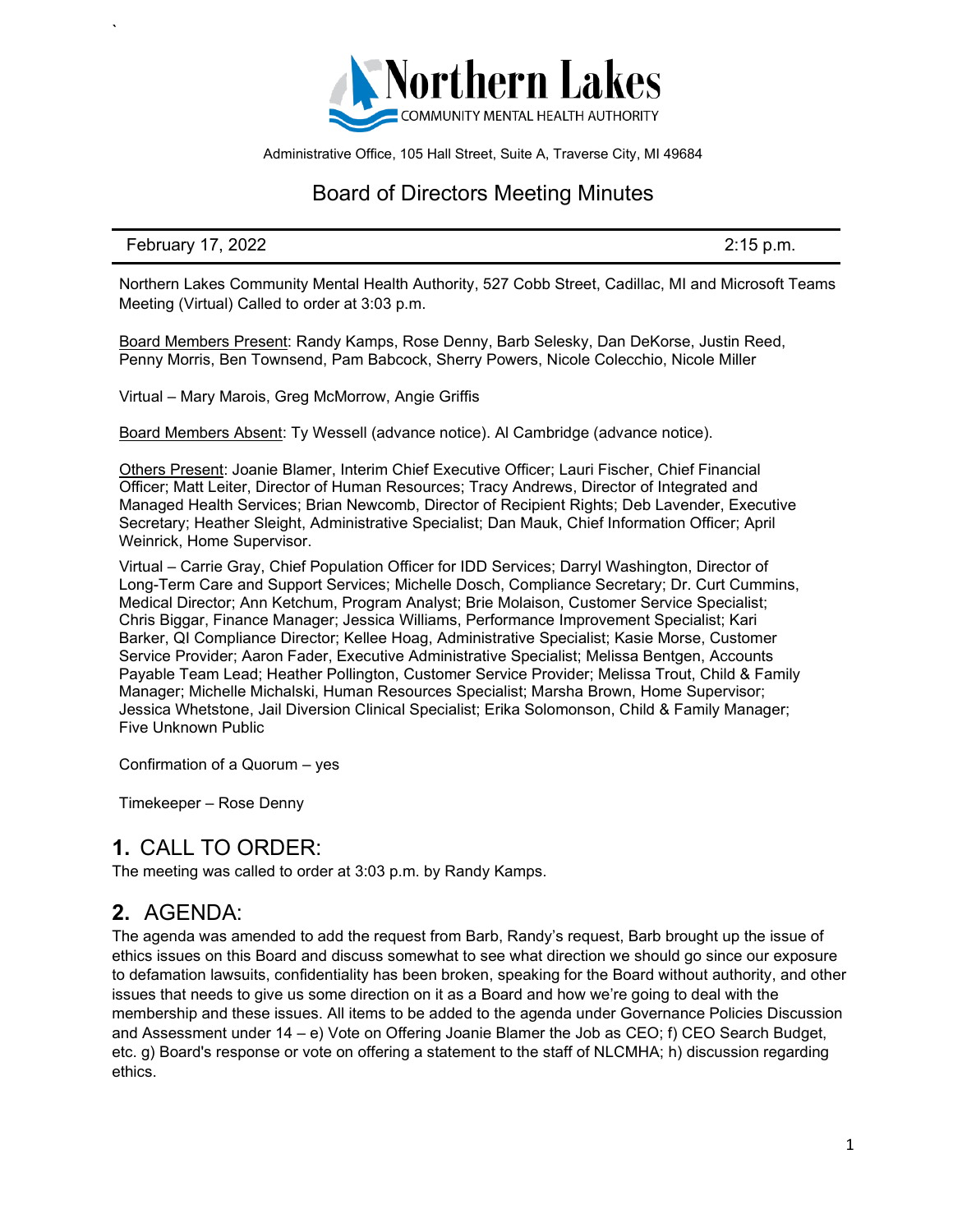Penny identified that she had her hand up before Barb was recognized. This is just a point of if you could explain what happens to the prior decision to do a Search Committee are we doing a search, I believe? Does that go away after we vote on Barb's item or does it get recognized before Barb's item? Can you just explain about to my response would be? Randy identified my response would be if this Board votes to offer Joanie Blamer the job then item f becomes moot and we will so note. Penny asked I'm talking about from the special meeting? Ok. Fair enough. Randy entertained a motion to approve the agenda as amended.

| <b>MOTION:</b> | Approve the Agenda of February 17, 2022 as Amended. |
|----------------|-----------------------------------------------------|
| <b>RESULT:</b> | <b>ADOPTED [UNANIMOUS]</b>                          |
| <b>MOVER:</b>  | <b>Barb Selesky</b>                                 |
|                | <b>SECONDER: Sherry Powers</b>                      |

# **3.** CONFLICT OF INTEREST DECLARATION:

None.

# **4.** CONSENT AGENDA

*Consideration of the Consent Agenda*

Randy noted point of clarification because of the questions were asked regarding those minutes that we hold off in approving the minutes until we receive a revised copy.

| <b>MOTION:</b>   | Accept the Consent Agenda for February 17, 2022 – Committee of the Whole<br><b>Minutes, Financial Statements and Contract Summary.</b> |
|------------------|----------------------------------------------------------------------------------------------------------------------------------------|
| <b>RESULT:</b>   | ADOPTED. 10 ayes and 1 nay.                                                                                                            |
| <b>MOVER:</b>    | <b>Nicole Miller</b>                                                                                                                   |
| <b>SECONDER:</b> | <b>Barb Selesky</b>                                                                                                                    |

## **5.** OWNERSHIP LINKAGE:

- *A. Citizen Comment* Randy read the public comment statement. None.
- *B. Written Public Comment –* Randy identified that there are two items that were presented to you. I think it is important that we address these items The first item was a letter, it is public record, there was a letter signed and it was addressed to me by Terri Kelty. After reading the letter, I went back, and in all candor, I did not see anything in the minutes that indicated that question was asked during a meeting. I mean within the Board meeting proper itself while we were all at the table. The only indication that I have to, choosing my words wisely, to substantiate, I guess that the only word I can come up with, so if it is the wrong word, forgive me. In the minutes from January 20 #4 Update on Recipient Rights he asked the question Is it your opinion that your office is free in executing its duties without interference and remains independent. Brian said besides being asked in an open Board meeting if I had a complaint for Munson Medical Center I would say yes. Randy noted I guess at this point are we immediately aware of any comment that is part of our minutes that we have? Deb noted I didn't take minutes at that meeting, so I can confirm one way or the other. I would have to go back and look. Is that what you're asking? Randy noted he is trying to see where that question was asked because the letter states, the letter asks the question, and you all have the letters. If this conversation actually occurred at a public meeting. It may or may or may not have occurred during a public meeting, but it may have been on a break or would ask Brian if he indicated that a complaint from Munson Medical Center was there in the minutes. He asked Brian where and when did that question come from and help us here so we can go forward. Brian responded he believes that the December or January Committee of the Whole meeting where Mary Marois asked me that question specifically about Terri Kelty. Randy noted I will, we all will go back and review those minutes to identify that, to confirm.

Mary noted I am not getting any audio for some reason on my computer. I had it and I lost it and now it won't come back. She did ask the question. My intent was to ask, and I thought I had asked if there had been any complaints made by Munson Medical Center. I do not remember specifically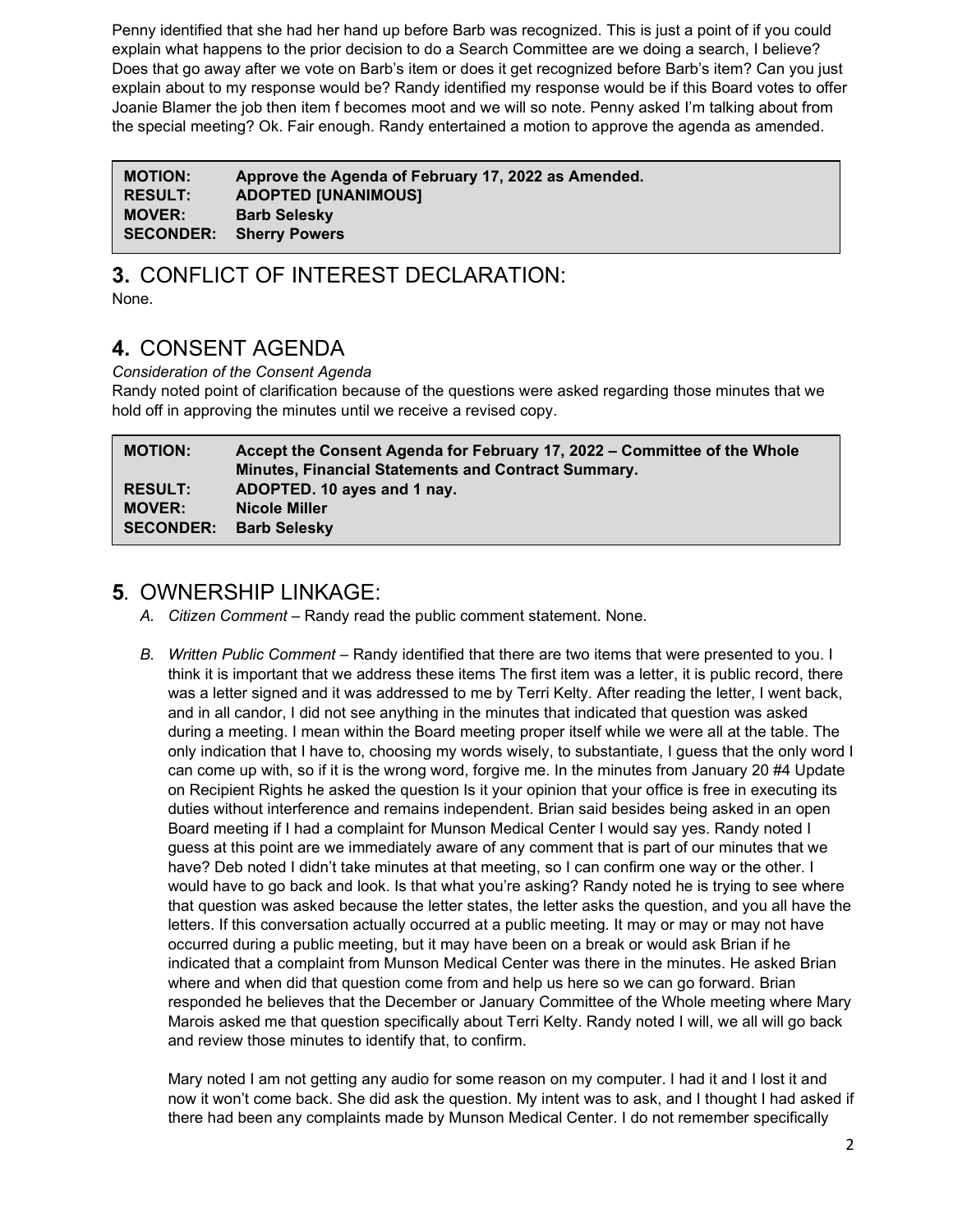asking about complaints from Terri Kelty. I didn't realize and I guess I still don't realize that it is an inappropriate question to ask where we are getting recipient rights referrals from. I thought in our past history that we received information that said you know X number of referrals came from community, X number of referrals came from our homes that we manage, X number of complaints came from staff, X number of complaints came from the general population. I would not have asked the question if it was a totally inappropriate question. I was asking to try to assess in a situation where we had such reductions in staff and difficulties in homes that we supervise for such vulnerable people, whether we were getting complaints from organizations that were important to us to try to assess the climate in the community. It was not an attempt to try to interfere in any way with recipient rights work that they do. That's my response.

Randy noted for the good of the order the distinction that the contention is made that an individual was asked to be identified as opposed to our general categories of staff, etc. Mary noted if I said her name specifically it was not my intent. The question that I was trying to ask was whether there had been any referrals coming from Munson Medical Center. Randy noted I accept that, however, the record will be the record. Mary interrupted. Randy said Mary, the road to hell is paved with good intentions. The fact of the matter is we have to ascertain whether or not our governance model was violated and so we will go about this in an organized fashion. I don't know of any other way to approach this other than to go and find the minutes themselves. If the minutes reflect that, then the minutes reflect that. If they don't reflect that, then they don't reflect that. But the way this letter reads there is no certainty in this letter they are asking for or did this happen? Well, we're going to find out. I'm going to leave that until we can find out next time. Are there any more comments regarding this? Barb asked if our comments will be in the minutes? Are we responding as a Board to this lady or are we taking the information? Randy noted we are taking the information. He is trying to find out. Joanie noted that we noted at the beginning of the meeting that Deb has the recording so we can go back to that and report back in the future. Randy noted so we will do that, but I don't have the recording.

Randy noted a couple of things struck me just for general discussion. I hope that folks around this table do not feel and please let me know if you do feel, because that's something that we will definitely have to work on. I'm under the assumption that we sit on this Board we state our opinions we do so freely without being cajoled or bullied into a position. This second letter indicates that from the outside looking in, that's the case. I would ask the counties that are outside Grand Traverse County, if they do feel that way and please, I mean there's no harm. We want to get along and we want to have a good cohesive working Board. If this is the case, please bring it to our attention and we will certainly be mindful of it going forward. Barb noted since I am new on the Board I am happy to meet the Traverse City people. It overwhelms me. One thing I hear from up there is that they have the most money put into this. I believe that we're being paid for each individual that we take care of. Isn't it population for the resource money that we get for services? It depends on population or no? Joanie noted that our capitated dollars depend on that, but the local match has different things. Barb noted now that she has a clearer understanding of that they do have more money. That doesn't impress her and it doesn't impress a kid or an adult that is so critically ill that needs a service in Crawford County in your county. We have to talk, we have to care enough about each other that we get the service component the mission and the vision that it belongs to. That's my only comment about it. I don't have any feeling about it. Let's try and serve the people. Randy noted for point of clarification the contention that Grand Traverse County should receive more attention because it puts in more money is so off the mark we have fought this for four years, five years. The reason why Grand Traverse County pays more than everybody else is because when the two organizations were joined together it was Grand Traverse and Leelanau County and then Wexford and all the other counties and they were two separate CMHs. The decision was made there is strength in numbers or whatever the decision was the powers that be decided well we are going to get all six of you together. So what you got. Blah, blah, blah. Grand Traverse County had a pension plan. They don't have a pension plan anymore but there were originally it was a county owned or if you will staffed organization. The people that worked for the entity prior, I don't even remember what it was called but the people that worked for the entity prior came to work for Northern Lakes Community Mental Health Authority and they brought along with them the pension liability. That was a huge number. In fact, we spend more per year on that pension costs for those people and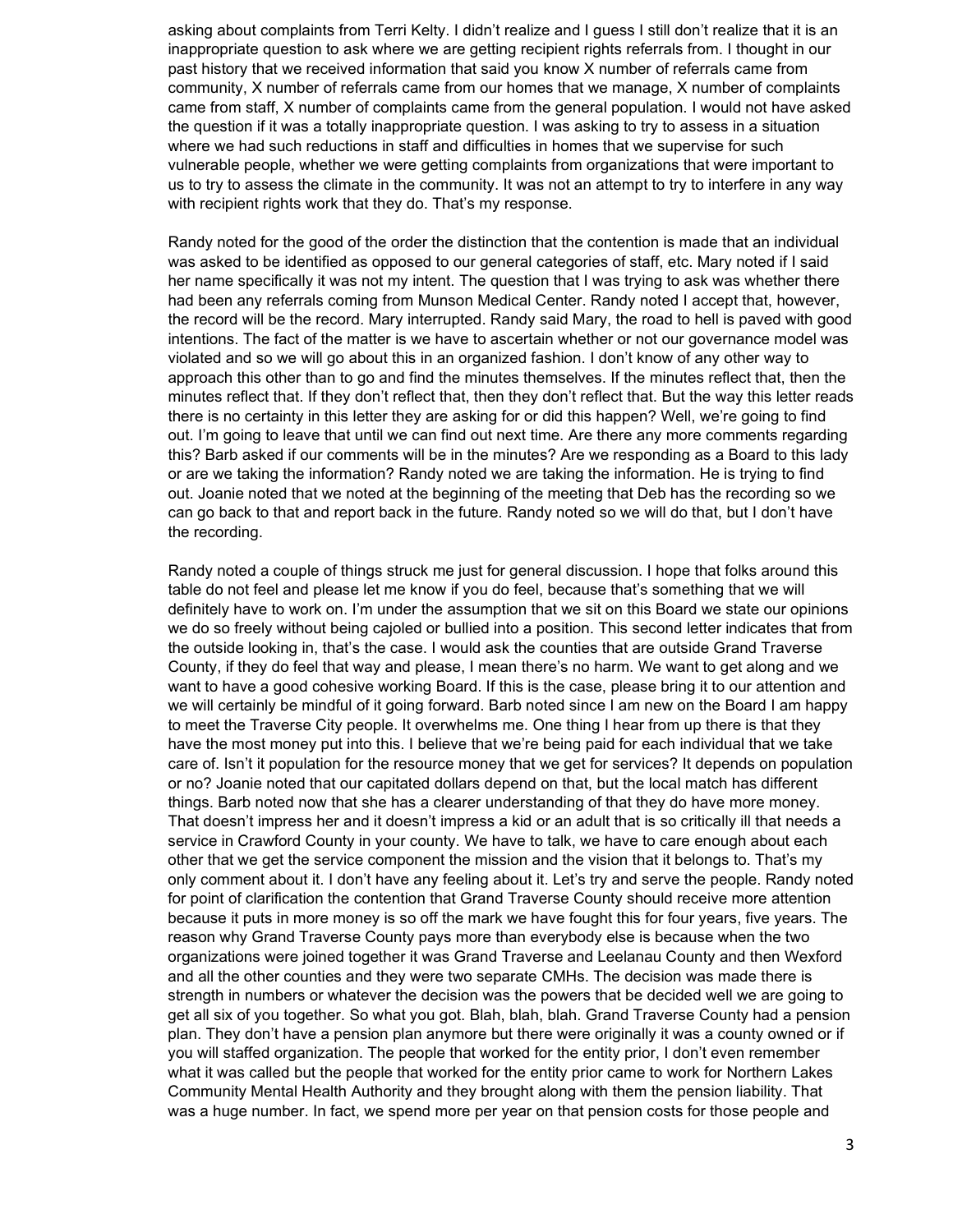I'm not disparaging them, they are entitled to the benefits that they earned, etc. but we spend more taking care of our pension obligation than Grand Traverse County sends to us, and Grand Traverse County came with a building that had a \$1,000,000 worth of mortgage on it. Which we paid off in cash as a combined organization. You put those two things together and Grand Traverse County got a whale of a deal. You can tell - the only reason we have more members on the Board as we have more population it is a ratio type thing but other than that we have no more rights than anybody else we're all equal. Barb noted that the other thing she learned by being on this Board is that we actually do stuff in the Grand Traverse jail. We actually serve the population. It might not be exactly 100% what they want but I have to say there is a bridge there and if we can calm down and leave the paper alone for a while, I imagine we can get something going better. Randy noted I am going to cut you a little short. We're trying really hard to do exactly that. I and others on this Board who are Grand Traverse County representatives were invited to meet with our Commission as a whole. Whoever wants to show up and discuss that and the very first meeting through total transparency. My question was we have an Enabling Agreement that sets the basic foundation up giving us the authority to operate and there is nothing in the Enabling Agreement and I want you to show me where it says that supports what you're saying. We want to cooperate. We want to move forward, and we will continue to work with anyone that improves the lives of the people we serve and that includes people in the jail.

Pam noted speaking for Missaukee County because we are still on that topic it was observed during one of our NLD meetings when Joanie said, like she said earlier today, if you look at the community, each community has different things that are important to them. Well, we talked about it there, the question came up was what those hot topics in the news at the time? It's very relational what was in the news at that time are the hot topics in each community. As a Missaukee County person who really doesn't have a newspaper in our County it is all the noise that comes from Traverse City, I don't know that the rest of us are even being heard. Pam noted that you asked. Randy noted he is glad I think the way I would respond to that is this. I'm going to go back to how services are delivered. It is a very difficult and almost impossible to make everybody happy but what this organization is charged with is being fair to all concerned. He believes to the core of my being that this organization does that to the best of their ability. Is this organization perfect? There isn't an organization on the planet that's perfect. You know the newspaper that happens to be head quartered in Traverse City does not run this agency. Pam noted the comments that I get locally are from what people see in that paper. Not in other papers that are local. Randy noted I guess my suggestion would be to remind them is Northern Lakes serves all people within our catchment area with equal dignity and respect. Pam noted that freedom of speech isn't always accurate. Randy noted never get into a battle with somebody who buys ink by the barrel. Anybody else want to weigh in?

Ben noted just a few comments Mr. Chair, I don't see counties here. I know coming into this, I know I made the comment about not caring about Grand Traverse County. That was a joke. I do that a few times, but I don't see counties here. I see a bunch of people that want to serve the 5000 people that we serve in this area and that's the reality of it. There's no jealousy here or you know, Wexford County pays double than Missaukee County pays. Well, a few thousand more than that. I am kidding. But Grand Traverse pays a lot more than we do. Who cares? We all bring it down from the feds and the state to dole out to as many people that need it. That's the whole key right? We're very happy. I'm very happy to be here with everyone and I don't have any jealousy, right, Just because you have a bad newspaper, we have a good one. Randy noted I have been admonished for my sense of humor so I'll not give you any retort. I will say thank you for your comments sir and we will move on.

The next item is we want to see procedures put in place and action on Board Members not adhering to policies. I would remind this Board that we do have procedures in place under 3.36 of our governance policies. I would ask that you review those and take note of them. Also, if it goes further and in 3.37 so there is a policy in place and if we as a Board push forward that is certainly in our purview.

*C. Ownership Communication –* None.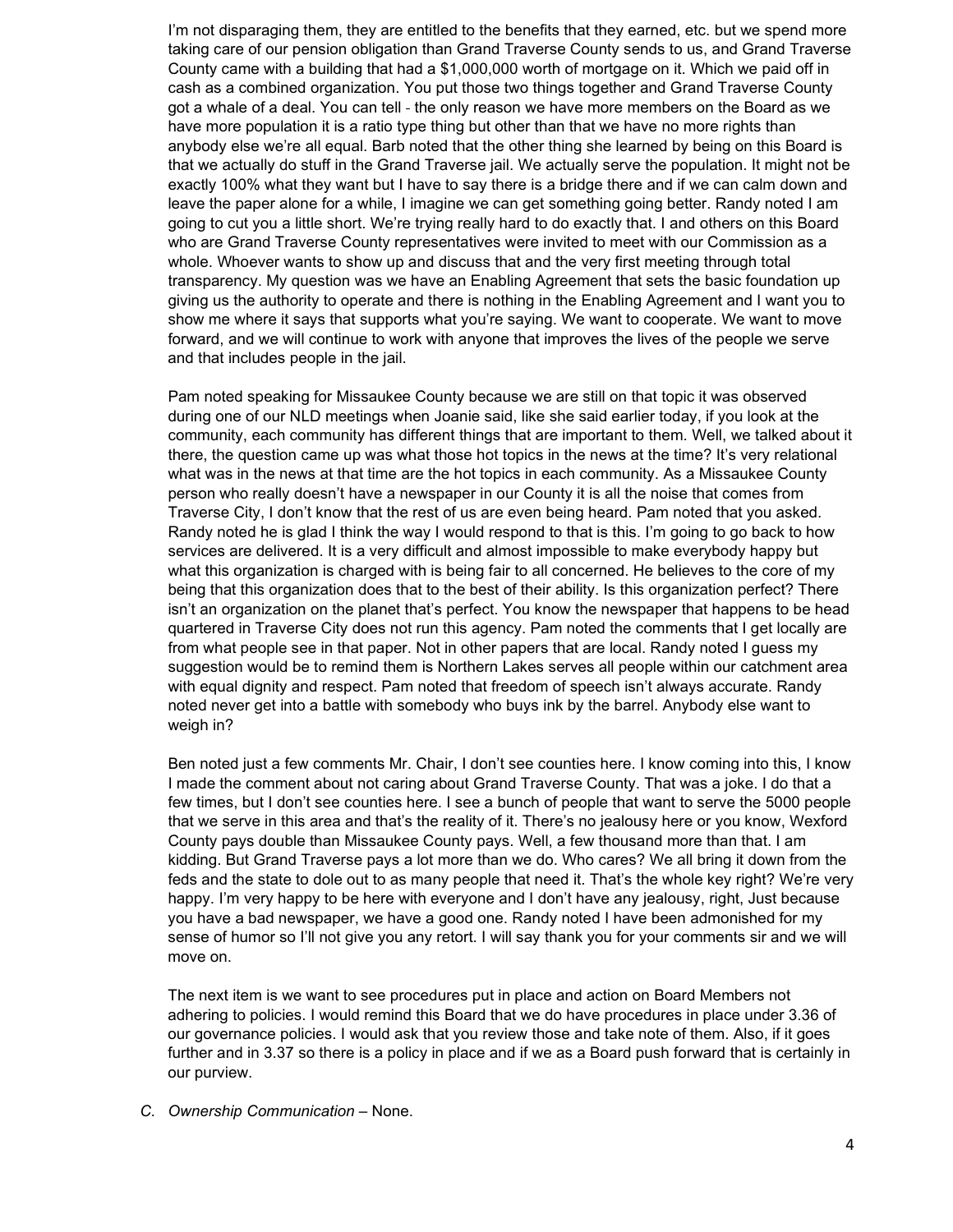# **6.** CHIEF EXECUTIVE OFFICER'S REPORT:

Joanie referenced her report and noted she wanted to bring forward some items since her report. She referenced an email she sent to the Board regarding Region 2 regional meeting hosted by CMHA to be at 1:00 p.m. on February  $23<sup>rd</sup>$ . You have an email with all the attachments for that agenda.

Speaking of the jail, the jail in Grand Traverse County has implemented the K 6 Mental Health screening which is the expectation from the Stepping Up Initiative and is the screening that they chose. They also implemented an SUD Screening called the Rods. We have been contacted, by Captain Barsheff to see all of those individuals scoring 9 or higher on the K 6 and all of Rods screenings. We have responded to Captain Barsheff, specifically,Stacey Kaminski has been our lead in working with and responding to Captain Barsheff, but Stacey and I have been in communication. We do not have the funding resources nor the staffing resources, to meet that need right now. When we ended contract negotiation in 2019 we said we would assess everyone that met the criteria on the K 6 and we would do an intensive assessment that because we believe that is what would be required and we would do a plan of care for jail services. To be successful in that we noted two mental health professional positions would be necessary for us to do that. At this time, I don't have those two positions. We have communicated back to Captain Barsheff that we do not have those resources. We will do the best that we can to help. I heard this week that the jail has identified a provider that they're going to be working with that will start in March. I believe that these requests will be the responsibility of the jail provider moving forward. In the interim, I have asked Stacey to reach back out to Captain Barsheff because we do have an intern that we possibly could put there to help. He needs to understand that it's an intern we can offer until the provider chosen gets started and acclimated. It's not something I can continue in when that internship is fulfilled. We will see if he takes us up on that, but I wanted you all to know that I don't have those resources outside of the intern so you may be hearing things about this. For the Rods screening, which is the substance use screening, we do not credential the staff to do this level of followup. Our response to him has been we will return these to you with the recommendation that they receive a medical evaluation for withdrawal management and a referral to the substance use provider that they have because the jail does have a substance use provider. I just want to let you know in case you hear things and you need to be aware of that. She is happy to answer questions about that.

We are also working with Traverse City Library. They reached out to us. I met with the Director there. They were having some challenges with people, both with addiction and behavioral health. I directed Stacey Kaminski to reach out to her and she worked with Dan in IT to get them a phone in place of an iPad. It serves the same purpose so that we can see people right away. They can have ease and convenience of reaching out to us

I was made aware yesterday or today that there is a glitch in the email system that the Board has in terms of responding. You know we asked for the automated response. We believe it was there. That was brought to my attention. I'm not following up on it because you guys said you do not want the CEO involved in that. I've directed Deb and Dan to work on that. Dan is looking into it. It is an inconsistent problem and he's working on tracking that down. But I want you to know that this is occurring.

Joanie noted that Dan has received a grant. We talked about this a couple months ago when he gave a report. Dan held up an iPad and noted that it is bigger and better. If you want to swap out your iPad please let Deb know and she can coordinate with Dan.

The last item, Joanie noted that she already talked about the EEOC.

Nicole noted that the news story that I saw about the jail was one that I just decided to look up on UpNorth Live because what I had seen was that the project was expected to cost \$400,000. UpNorth Live is reporting that the project bringing additional jail services in will be \$712,000 and they have contracted with a company called County Health Support Services LLC. Randy went back to his original comment our Enabling Resolution does not clearly delineate and there are at least three if not four Attorney General Opinions after that. That support the fact the legislature or the Mental Health Code did not exactly define this. The legislature never clearly defines anything which leads to adjudicating most of the manner and you know somewhat in jest. But in somewhat in frustration I said, well let's let the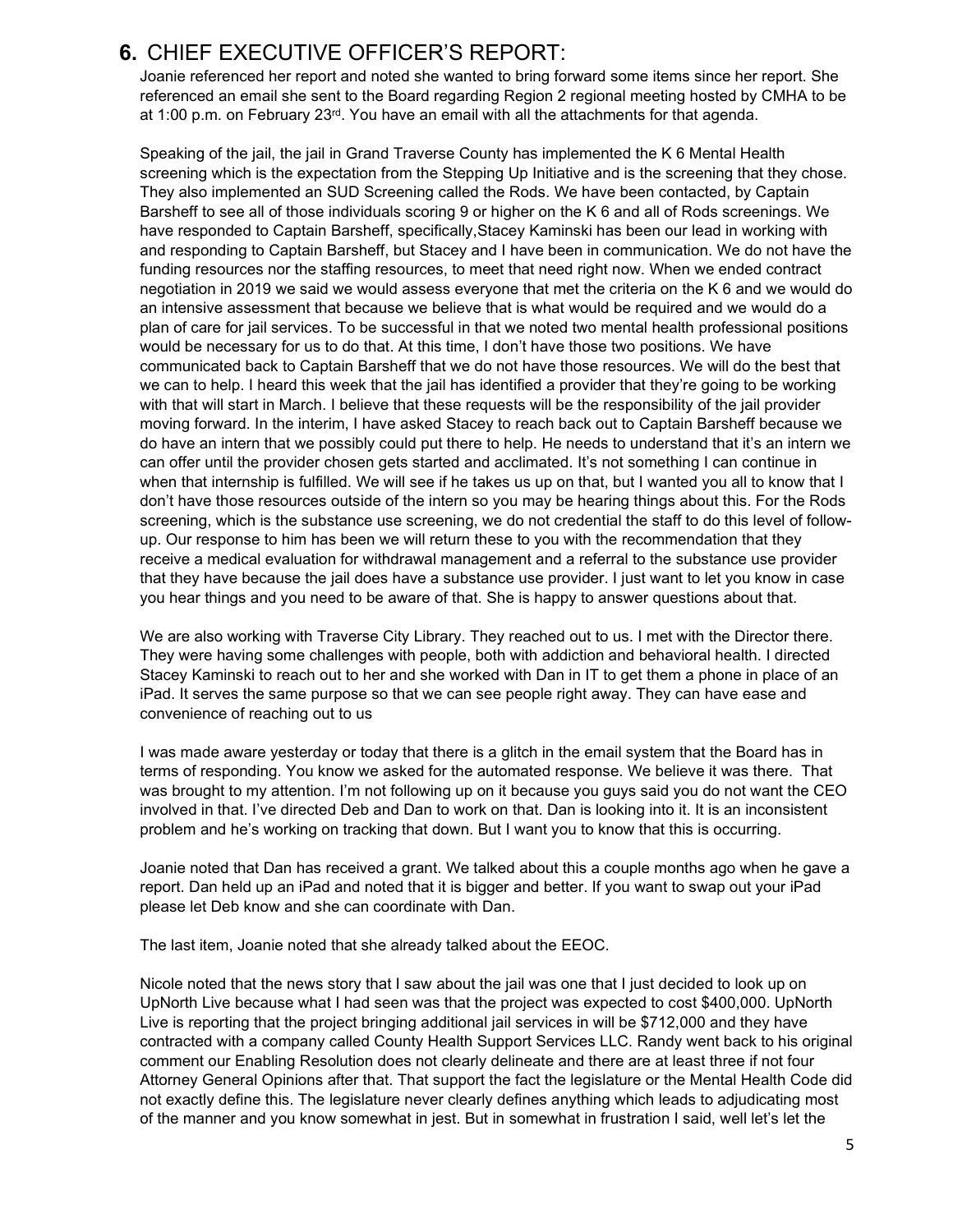judicial sessions, the judicial system make the ruling. Cause we can argue all the way around. I can't tell you. I have less hair because of those arguments. I would remind people that Joanie is absolutely right. It is our call as to whether or not we have sufficient resources and we are not held to anything other than we will do the best we can, and I appreciate the fact that we do the best we can with what we've got. We've got a legislature that, frankly, would just as soon give everything that we're doing to the for-profit health plans. Joanie added when I attended the Northern Michigan County Meeting on February  $7<sup>th</sup>$  at the request of Wexford County Commissioner, Gary Taylor there was a room full of legislators and the jail services did come up and we were speaking specifically about Senator Shirkey's bills. She noted I did take the opportunity because they brought up the jail that Michigan Department of Corrections (MDOC) gets those funds and the one thing that those legislators in the room and on the TV could do would be to advocate, if you want CMH to provide that service then move the money out of the MDOC budget into the MDHHS budget. She noted that she did put that plug in.

# **7.** NORTHERN MICHIGAN REGIONAL ENTITY REPORT:

Randy referenced the minutes and for the sake of time you can ask questions and we will move on.

# **8.** ASSURANCE OF ORGANIZATIONAL PERFORMANCE:

*A. Receipt of CEO Response to Monitoring Report –2.4 Financial Management (Internal Inspection)*

| <b>MOTION:</b>   | The Board finds the organization 100% in compliance with Policy 2.4 Financial |
|------------------|-------------------------------------------------------------------------------|
|                  | <b>Management (Internal Inspection)</b>                                       |
| <b>RESULT:</b>   | <b>ADOPTED [UNANIMOUS]</b>                                                    |
| <b>MOVER:</b>    | Nicole Miller                                                                 |
| <b>SECONDER:</b> | <b>Rose Denny</b>                                                             |

*B. New Operational Worries – None.*

#### *C. February Monitoring Assignment*

2.2 Treatment of Employed Workforce Members (Internal Inspection) Please complete and turn in. Randy noted as mentioned he highly recommends he thought this will help that you should get yourself a current copy of our Board Governance policies. He would encourage you to explore, seek and find our governance policies upon which everything upon which everything we do is predicated. Specifically, including these reports so go to that section. Read it, Reflect and then answer it. He would remind you that if you decide to say no please state the reason why you're saying no. In fact, it's almost mandatory that you do that. Then let's see how that works.

## **9.** BOARD MEANS SELF-ASSESSMENT

*A. Receipt CEO Response to Monitoring Report –3.9 CEO Compensation (Direct Inspection)*

| <b>MOTION:</b>   | The Board finds the organization 100% in compliance with Policy 3.9 CEO |
|------------------|-------------------------------------------------------------------------|
|                  | <b>Compensation (Direct Inspection)</b>                                 |
| <b>RESULT:</b>   | <b>ADOPTED [UNANIMOUS]</b>                                              |
| <b>MOVER:</b>    | <b>Nicole Miller</b>                                                    |
| <b>SECONDER:</b> | <b>Barb Selesky</b>                                                     |
|                  |                                                                         |

*Receipt CEO Response to Monitoring Report –3.10 Board Member Conflict of Interest (Direct Inspection)*

| <b>MOTION:</b>   | The Board finds the organization 100% in compliance with Policy 3.10 Board |
|------------------|----------------------------------------------------------------------------|
|                  | <b>Member Conflict of Interest (Direct Inspection)</b>                     |
| <b>RESULT:</b>   | <b>ADOPTED [UNANIMOUS]</b>                                                 |
| <b>MOVER:</b>    | <b>Nicole Miller</b>                                                       |
| <b>SECONDER:</b> | <b>Sherry Powers</b>                                                       |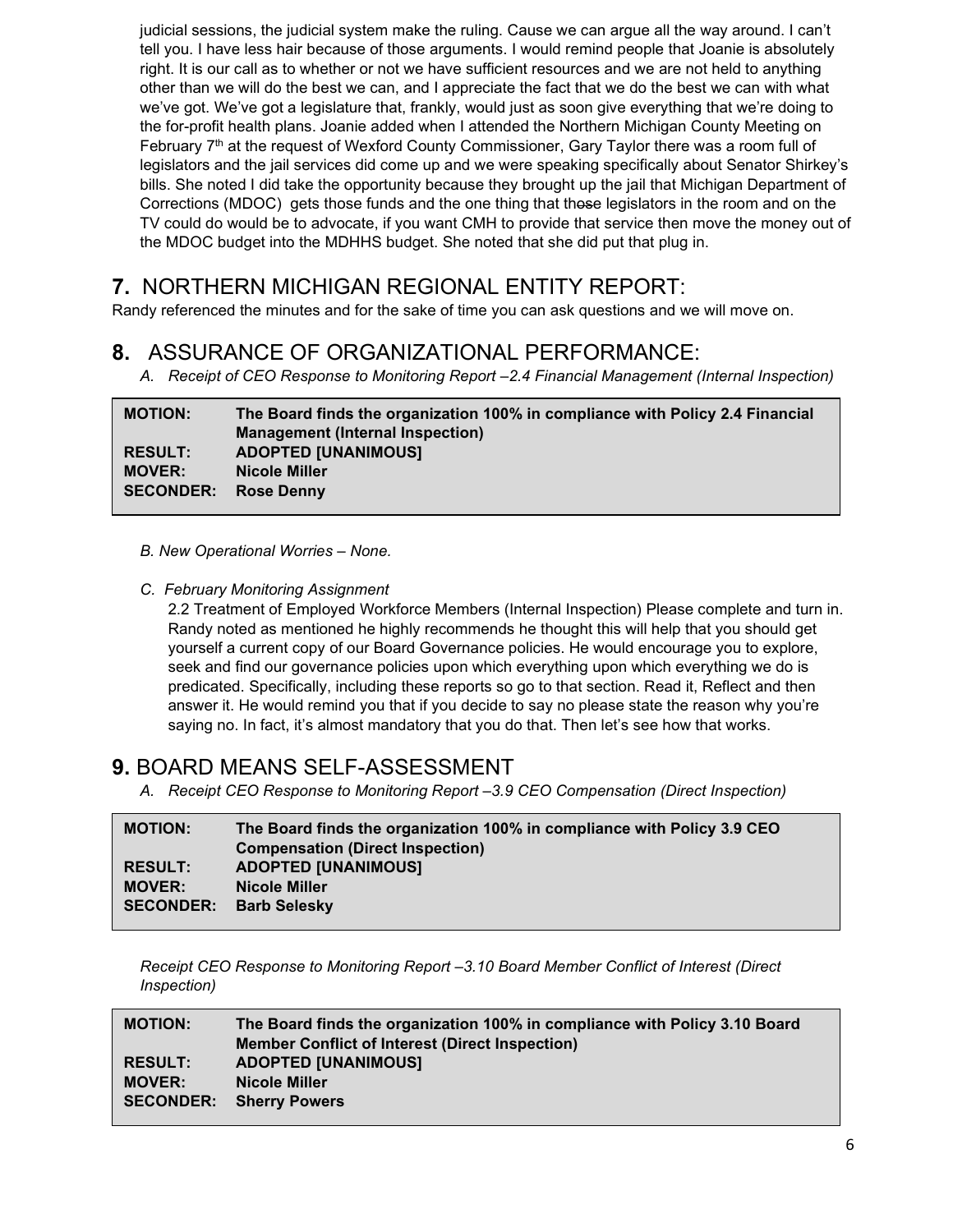*B. February Monitoring Assignment* 3.5 Meeting Agendas and Schedules (Direct Inspection). Please complete and turn in.

### **10.** GOVERNANCE POLICIES DISCUSSION AND ASSESSMENT:

- *A. Ends –* None. Gave description an End is like a goal.
- *B. Executive Limitations –* None. Described as to how the CEO must operate.
- *C. Governance Process/Ownership Linkages*

 *RRAC Minutes – February 1, 2022 – Review and Approve*

| <b>MOTION:</b>   | Approve RRAC Minutes - February 1, 2022 |
|------------------|-----------------------------------------|
| <b>RESULT:</b>   | <b>ADOPTED [UNANIMOUS]</b>              |
| <b>MOVER:</b>    | <b>Sherry Powers</b>                    |
| <b>SECONDER:</b> | Nicole Miller                           |

#### *Appoint RRAC Member/Reasonable Accommodation*

Joanie noted that we have a request from Nina Zamora that she be allowed to attend virtually, the RRAC meetings, as a reasonable accommodation. Joanie reached out to Disability Rights of Michigan and they believed that the ADA would trump the Open Meetings Act. Since then, we also received the Attorney General Nessel Opinion that says they encouraged the local boards to follow their state practice that they put out which is to allow people covered under ADA to participate virtually. The request is that Nina be allowed to do that.

| <b>MOTION:</b>                | Approve the Request for this ADA accommodation. |
|-------------------------------|-------------------------------------------------|
| <b>RESULT:</b>                | <b>ADOPTED [UNANIMOUS]</b>                      |
| <b>MOVER:</b>                 | Nicole Miller                                   |
| <b>SECONDER: Penny Morris</b> |                                                 |

Barb asked if that goes for our Board meetings? Randy responded what this is about during the pandemic we were allowed to have Board meetings and those Board meetings could be attended virtually and people virtually could vote. The pandemic has ended, according to the state, therefore anyone online can certainly participate in the meeting, but they cannot vote. It has to fall under the ADA definition. In Nina Zamora's case there's plenty of background etc. on it. If you would like I'd be happy to send it to you.

Vote on Offering Joanie Blamer the Position as CEO

Randy opened the floor for discussion. Ben identified that the Ad Hoc Committee did a tremendous job and brought forward two candidates and I think all of us approved, approved of both of them coming before us and listening to all the questions and their answers. We actually voted on those two candidates. I think if I would have been able to tell everyone with my prescience back then that one of the candidates wanted \$200,000 and the other wanted within the realm of what we had offered I really think I would have had more people that would have voted in my direction. Not that that would have mattered, but I don't think we would have even considered the \$200,000 offer and I think we really still have a wonderful person that had, well has been sent to our Board by the Ad Hoc Committee. After having done all the work that they did in the background work and all of that, I would agree with considering a vote here to see if Ms. Blamer would be the CEO of this organization if she would want to accept that if we would vote her in to that position.

Rose asked am I allowed to ask a question? Randy noted you're allowed to ask anything. You know what we have to, I mean, look, none of us, this isn't General Motors. You know, we're all learning. You know what I'm all for. I mean, you can't have civilization without having some sort of set of rules. But the other side is we are a group of people who, at the core of our being follow this. If we happen to break a little per protocol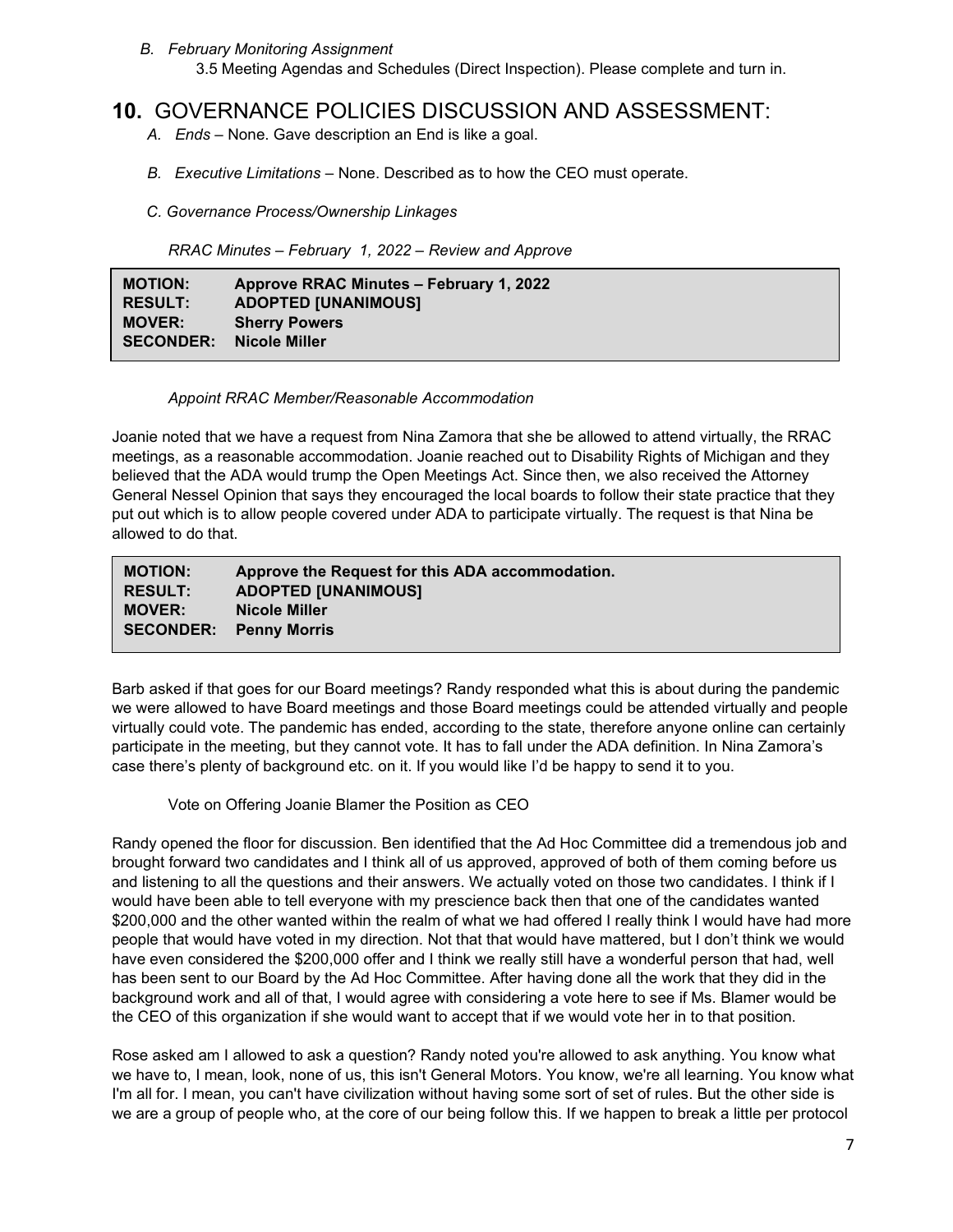rule from time to time if what we're doing improves the lives of people we serve, in other words, really gets our what's going on inside of us, I encourage, I've always encouraged this. Don't be shy. I am never going to disparage, nor should anyone else, and I will rail against anyone who disparages a Board Member or making a comment and I don't care what the if you're unsure. So, I'm going to get off my soap box. Rose noted that she ended up on the January 10 feeling blindsided and so I guess the question I have is the vaccine mandate going out for our staff here. Joanie noted the OSHA and CMS rulings were both deemed not necessary for us. We continue to encourage staff who have been vaccinated to turn in their card to HR so we can note that. At one time we did fall under mandated rule and we allowed the exemptions, medical and religious. With that said, some entities that we work with do fall under those mandates. For example, Munson Medical Center, hospitals, and nursing homes. We have two programs that provide great support to those, which are our OBRA program provides support to the nursing home and that our Crisis Services Teams. Those two groups, yes, we, we tell them Munson requires this for you to provide services in their setting, but they also are allowing exceptions. Rose said then so you said you approve exemptions within the agency; they're not being sent somewhere where they're not going to get denied by someone else? Joanie responded correct. We do our own. HR does that. We sought legal advice from our attorney Keith Brody, and we follow that advice. Again, though, we're not required now. Right now, Northern Lakes is not governed or fall under any requirement to have staff vaccinated. Randy noted Rose we are willing to let you ask any question at any time. That is a train track that's going in a completely different direction of what we're talking about now.

Pam noted I would agree with Ben if Joanie would be willing. This is no different from when we went through the interviews for Karl, the Search Committee came down to two candidates. With Karl the full Board was for four. If Joanie would be willing to accept then I would, you know, everything that Ben said I agree with. Additionally, now we didn't approve the extra \$40,000 for the last candidate. But if Joanie doesn't accept, you're asking nearly as much for a Search Committee as what we didn't approve for the last candidate and that just kind of sits a little wonky with me, so that you wanted opinions.

Sherry noted what I'm confused about is if we narrowed it down to two people, the one did not get it. Why? Why is the second one not getting it then? We had it narrowed down to two. Everybody agreed with the two. One is gone, Randy noted that's not the way it works. You decide who you're going to hire and then you go from there. Now had he originally turned, I mean, these are all hypothetical. What if? In all candor, that search process was, taking my words carefully here. I'll just leave it at flawed.

Dan noted I was just wondering the search committee was put in charge of coming up with two candidates. We came up with two candidate and that's what everybody voted on. Was this set a precedence that we can just pick one person and go forward with one person if we vote just by nominating Joe Blow. Without a choice? Randy noted I accept that.

Justin noted that I do want to say that the fact that I'm sitting here on this board. Is the fact that I was encouraged by staff at CMH and I was encouraged to. Just because of my connections to community and my connection to being there and trying to help others that's why I'm on this Board. I share that vision and mission about improving people's lives and from all the time that I've been with the Board and clubhouse, I want, do was to say that the one person that has all of this is Joanie.

Nikki noted with me being new, this is hard. I announced to my community on Friday that I had been appointed to this Board. I don't know if I'm allowed to say this, so everyone please don't shun me. If I'm in the wrong and like I said, this is completely not personal. But I was addressed by 12 staff members of CMH, 6.long term care facilities that type of an AFC that had really stressed that they're hoping that with me coming to this Board and I said I'm only one person that there is a serious breakdown problem. That there is a terrible administration problem. Fear for their jobs in fear for a lot. Two of them broke down in tears to me. I had never met them in my life. So, like I said it, I don't mean this personal to Joanie or anyone, but there is a lot of outcry in the community that is very afraid to come forward a lot with the staff all I did was listen because I'm new and I just promised them that I would take this information back to the Board. Randy noted welcome to the Board. Nikki said it again, this was hard for me to say. This is my first. Randy responded no, We want to create an environment here where we treat each other with civility, but honesty and anything we say here should be constructive, not destructive. So, you know, all of us have heard both privately and publicly. We had quite a series of folks coming in for public comment, etc. giving us their input. We all listened just like you did. But at the end of the day, we have to make our decision on what is best for the organization as a whole. Not parts of it. The reason that Carver governance model works so well is

changed 03/17/2022 dsl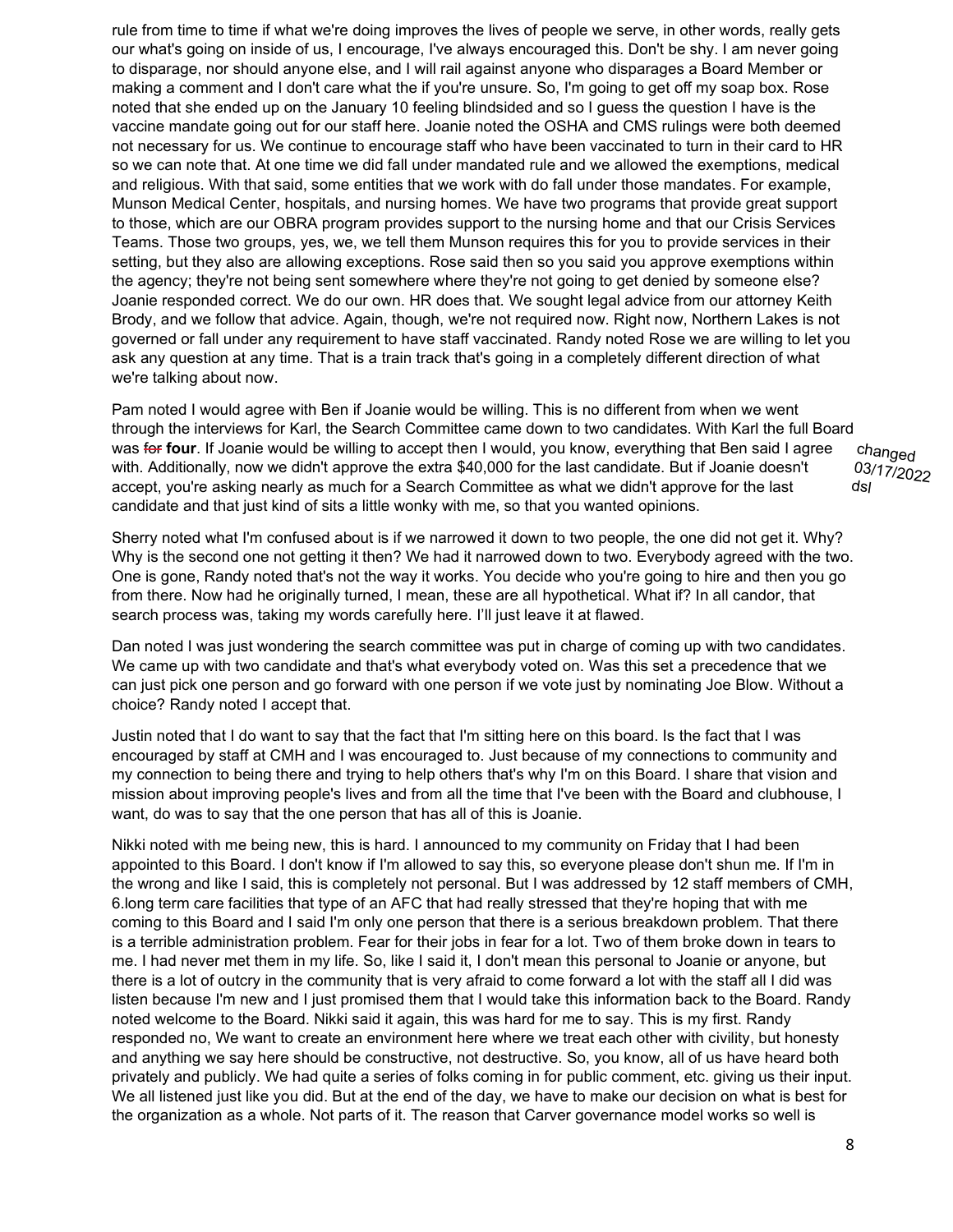because we only have one employee and that is the CEO. The remainder of the employees are beholden to the CEO. The Ends are the goals that we, as a Board, have set for the organization. The Executive Limitations are the parameters within which the CEO should operate, and then what we just went through was the Annual Agency Assessment. I understand that your new and I would not fault you for not turning in your survey. You know, if you don't feel comfortable doing that, I would accept that risk. Other people around here better get you survey in. Nikki.I accept the fact that you may feel that you don't have enough information to make a reasonable judgment on all of those questions.

Penny identified in this process I think that a lot of translation was lost, I want to say that It was difficult. I've never, ever served, I've never served on any political board in my life and never served on an Ad Hoc Committee of any sort, and it was very difficult. It was very difficult, and I felt like, you know, for us if we made one decision, you know, we were taking the easy way out. If we made the other decision, we were disrespecting people and that really wasn't the case for any of us. Nobody ever questioned whether or not Joanie could do a job. Clearly. You know, she's here. Nobody questioned compassion or you know, hard work. You know women, we have to try harder a lot of times just to be thought of you know on the same level and that that was also. Well, it was a thing. So,what I would want to say to staff in this process is that and addressing this question is respect isn't the same as agreeing all the time. I can respect someone's opinion all day long. Then if I don't decide the way that they want me to, will, you know clearly then they're going to take potshots at me. That's what they pay me the big bucks for right? I want to say that I respect everybody on this Board and I respected the day that we made our decision nobody argued with each other, we were just a Board and whatever happens today when we walk out of this room, it's the Board's decision and you know, you're not going to hear me in the media going well I didn't like that or whatever because this is, this is our decision. This is the Board and that's the job and so anyway, I just wanted to give due respect, I feel and answering this question I don't want the perception that, you know, this lady here, we don't need to give her the perception we're just throwing her the bone because you know she's next. This was a process and in all ways I want her to feel respected.

Randy identified ladies and gentlemen, I would hope you consider this before you vote. I would hope that you consider the fact that the search process was unfortunately flawed. Joanie, you were treated unfairly. I'll just say that for the record, and I've said that to you privately. That said the process was flawed and I think we owe it to this organization and frankly, to the people that we serve to collectively by consensus agree on the individual and if that happens to be Joanie Blamer, so be it. But I do strongly believe that we owe it to our constituencies to go through the process in a professional, orderly manner. In fact, one of the criticisms was that we didn't do that, Mr Pankotai clearly pointed that out. I can also say that we learned volumes like you said our going through the process we learned a little bit about who we are. I think we did come to consensus about what's important and what's not important, and that is the people we serve. Finally, since we've talked a lot about coming to consensus and this is so critically important but not so critically important that we don't allow time to do the right thing. I believe the right thing would be to convene this Board as a whole, if you note. Mr. Cambridge is not present today. Mr. Wessel is not present today. Mary Marois cannot vote today. How would you feel? Think about it. How would you feel? If through no fault of your own, something was done that will affect this agency for some time. That we did not allow every single Board Member the opportunity to participate in such an important vote? So, I ask you to consider that I will also say depending on the vote I think it's a good idea for me to circulate but hypothetically the vote and we will have a vote the vote is in favor of hiring Joanie as our CEO but let's say it's not. Joanie is certainly welcome and encouraged. If she is, it's up to her. Not up to anybody else. This process is open. Will be open to anyone qualified. She is qualified to apply just like she was qualified before. This process needs even, Mary said if I had to do it all over again, I should have hired somebody. \$36,000. Pam, I hear you to a point, but it's \$36,000 one-time. We have an excess of revenue this year of \$2 million. So, spending \$36,000 on a professional run search where there is order, where there is fairness and where there is an outcome that is voted on by every single member of this Board. I strongly feel is the best way to go.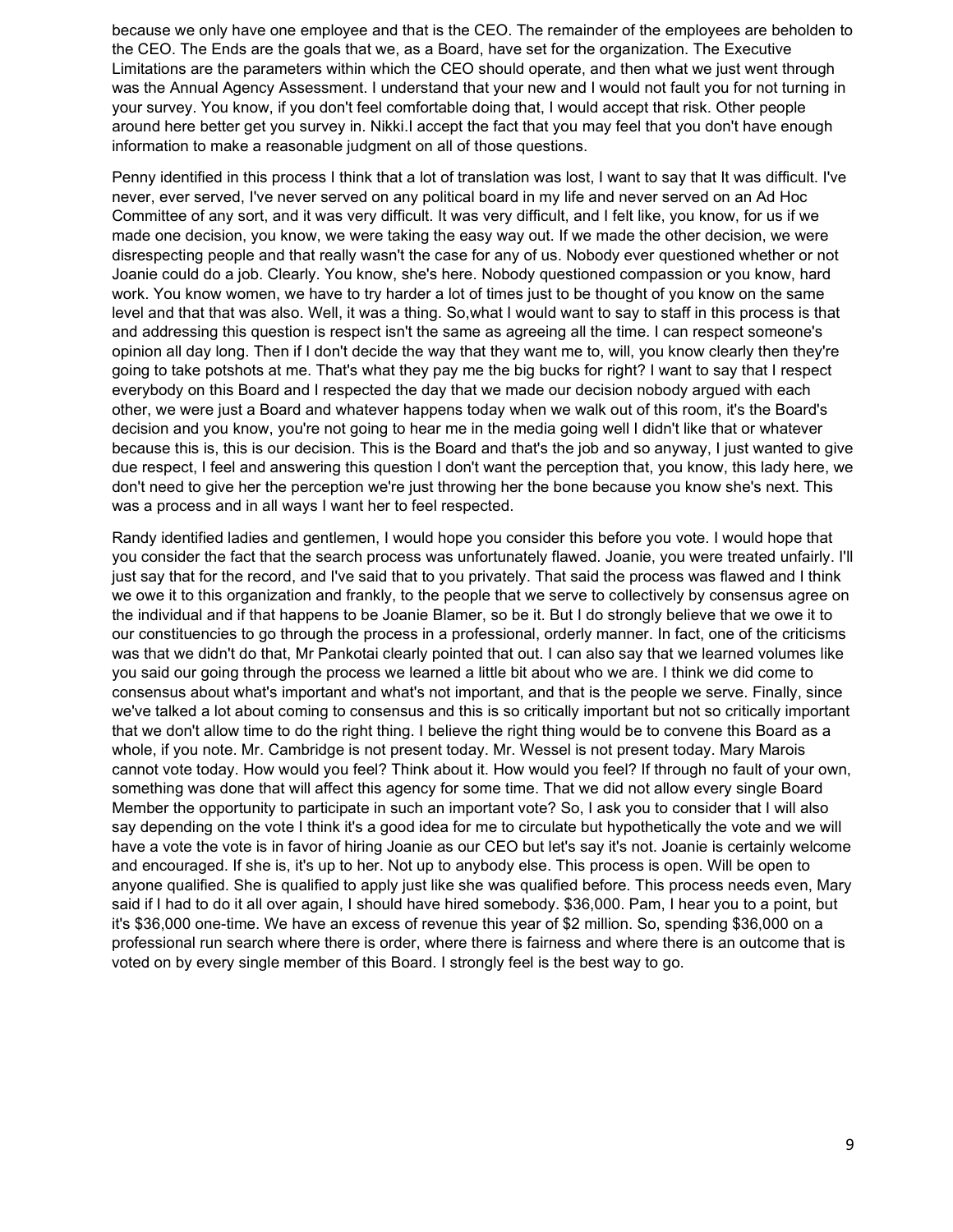Barb noted last week I said to myself we need the whole Board to vote on this. The whole Board. I talked to all those people that are gone. Who? In my opinion, were hoodwinked by this guy. Not only did it go wrong on our end, it went really wrong on his end because I've talked to a few people who filled out their questionnaire, and Joanie was way over him on the questionnaire and you guys actually a couple of the guys said that he actually didn't give a good interview the second time. I lost my mind when he was talking donuts for 90 days around to everybody when we have everybody screaming for services, so I didn't object to the donuts. I mean, you can tell that by looking at me. But I sure object to be put down and he put his down now. I'm going to call for the vote because you said I could. I talked to Al and I said to Al, you know, Joanie didn't even run the place some of these years. She was answering to Karl. Isn't that a point? Yeah. At some point, okey, so I could say to him. Ty, I'm sorry he can't be here today because he knew the other thing about Al was he knew the guy laughed at him when he asked him if it was worth it to him. I mean this, I agree with you completely that it was a failed project. But we knew it was failing when we get to ethics, we'll get to all the failings were doing. But I just have to say my experience since I've been on the Board, Joanie and her team, it is not all about Joanie. It's about Joanie as a leader and then I get all these annual reports and we're 80 and 84% all the way up. The only lie that I can see is that we're as a Board 100%. Because that's just the way I think now it's been explained to me. But, everything else is everybody's opinion in there, or they didn't even bother. If you're not going to bother, then you should go for Joanie. If the people are not going to bother, then they can go for Joanie. They've had all the time they've been on vacation to call you to call Joanie, to call any of us and say, let's see if we can do something different about this. Let's see if we can do something different about this. Now, the biggest statement we can make to our people is the yes or the no vote right now for Joanie. Our people will see that no, we're not quite happy with our organization, even though all the paperwork looks good, even though and the other thing I noticed is the big shots that they picked on in our organization, our partners, the big shots, the people at Munson and the people in our offices, you know that's who people picked on our people. Joanie is not going to let him pick on and get away with it. She's got a wonderful staff, she's got money left over so we can do projects. I thank you for your patience with me. It's been very hard, and I even had to catch my breath when you said we all should vote on it. But it's the same people that are gone. Yeah, that would not vote on it. I just am not going to do this. I've been through this so many times and I've been through it because the second person is the one that was always ask because you know what? She can quit Tuesday. But we were fair. I call for the question. Randy identified that Roberts Rules of. Order indicate that we must now have a roll call vote. Randy noted that the chair does not vote unless there is a tie. Vote - 6 ayes. 4 nayes.

| <b>MOTION:</b>                         | The Board Offered Joanie Blamer the CEO Position for NLCMHA.      |
|----------------------------------------|-------------------------------------------------------------------|
| <b>RESULT:</b>                         | A ROLL CALL VOTE WAS TAKEN. 6 Yes, Babcock, Reed, Miller, Powers, |
|                                        | Townsend, Selesky. 4 No. Morris, Denny, Dekorse, Coleccio. MOTION |
|                                        | APPROVED.                                                         |
| <b>MOVER:</b>                          | <b>Barb Selesky</b>                                               |
| <b>SECONDER:</b><br><b>Justin Reed</b> |                                                                   |

Board's response or vote on offering a statement to the staff of NLCMHA

Randy noted that the question is on the table is whether or not we choose to create and then through Joanie make a statement to staff. I'm not so sure at this juncture that it's really, really important because

| <b>MOTION:</b>                    | The Board whether or not the Board should create a Statement of Assurance to<br>Staff.                                                                |
|-----------------------------------|-------------------------------------------------------------------------------------------------------------------------------------------------------|
| <b>RESULT:</b>                    | A ROLL CALL VOTE WAS TAKEN. 2 Ayes Reed, Powers, 8 Nayes Miller,<br>Morris, Townsend, Selesky, Denny, Dekorse, Coleccio, Babcock. MOTION<br>DEFEATED. |
| <b>MOVER:</b><br><b>SECONDER:</b> | <b>Penny Morris</b><br>Dan Dekorse                                                                                                                    |

now everybody knows. There shouldn't be any people who are unclear. But if you want to proceed on that, I'd be happy to entertain them. What's your pleasure? Barb asked if we can do a yes no vote? I called the question. Randy noted because of the sound it is important that we have a roll call vote.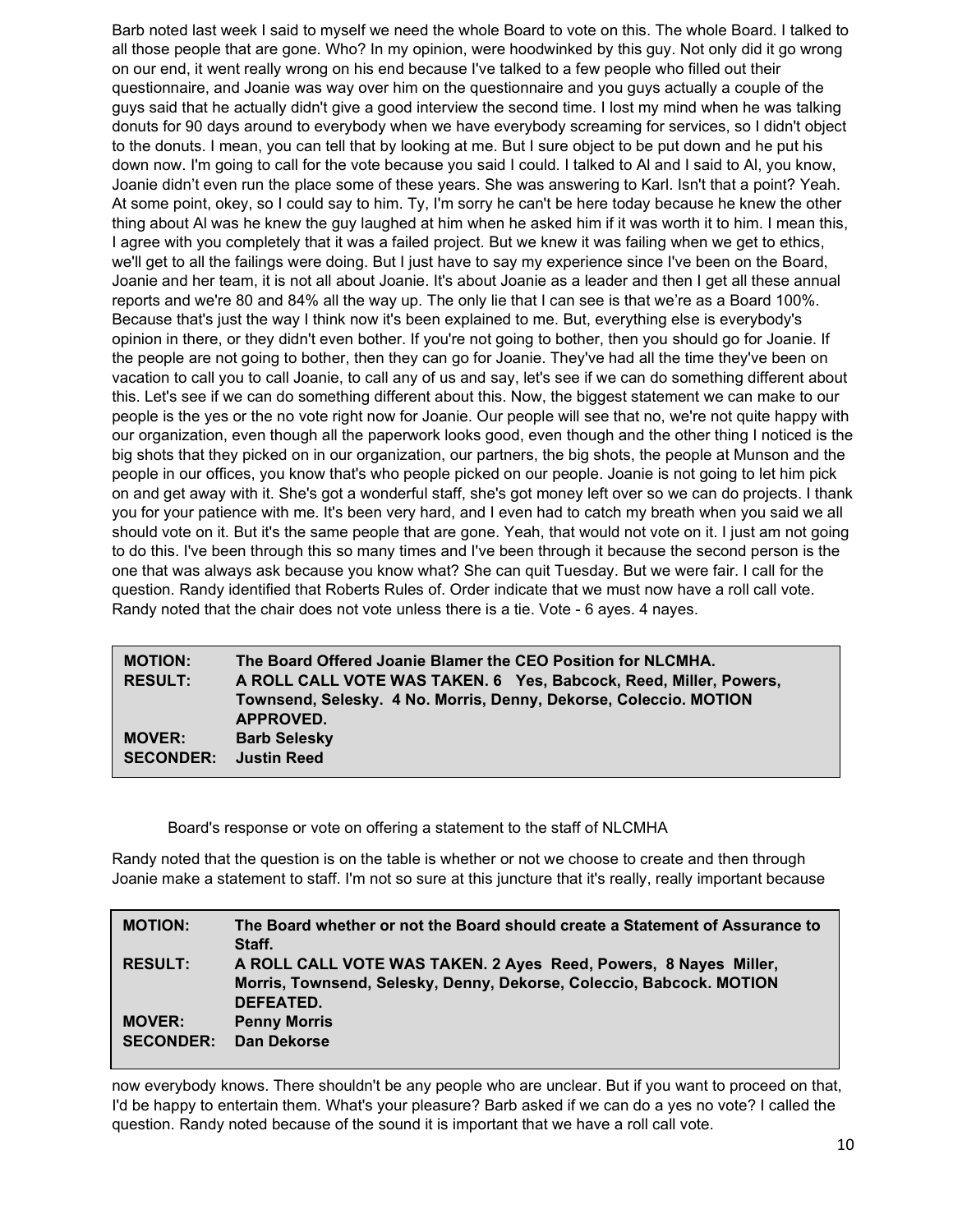#### **Ethics**

Randy noted I believe it goes beyond the topic of ethics. Barb identified the reason I'm bringing it up is it's just what I want to present to the Board very simply we are out of control. It just seems to me it gets worse and worse. I've looked through the rules, so I got them right here and I have no idea how to deal with it Except now, I see we have multiple issues and my suggestion would be is to ask one of the ethicist over at Munson to come over and talk to us about these issues and what we should do as a group and then maybe in the future have an Ethics Committee set up. Because this is just way beyond real. We got the letters right here naming names. I didn't see the Sam's Club letter in the stuff today, but there's a Sam's Club letter where Mary was holding a meeting. Randy asked may I? Barb said I can actually stop talking. Randy said I would never, I want to focus in on the concept of fairness. Because it's one thing to throw a rock. But it's another thing to make accusations without any substantive proof. Hear me out here. The letter that you refer to the second letter names no names. It merely says something and is expected, I guess, to be accepted as fact. I don't know whether it occurred or not. Going to the prior letter, I don't know for a fact until we go to the recordings whether that occurred or not. Barb noted we always heard, we know it was heard Randy noted that we don't know that until, we are not prosecuting or defending here.. What we're trying to do, I think is we're trying to understand or better said, operate going forward when this Board and this community has been injured by, frankly, one person. Now I'm going to draw your attention back to the Board policy regarding aberrant behavior 3.36. What I'd like to do is draw your attention to that section and that section states that if a complaint is filed then it is filed with the chairman of the Board and then the chairman of the Board attempts to rectify it. If it can't be satisfied there, then it moves to the County Commission. That's the process that is currently in place. Randy noted there was an ethics complaint filed and it involved Mary. We came to resolution part of the resolution or part of the resolve and the claimant had nothing to do with this. I suggested that we recommit ourselves to our governance policies and we all voted on that and I'm trying very hard to be fair to everybody, but to treat everybody with dignity and respect. I don't come out with a big stick. But in that I intended to convey to Mary the importance and it was also a learning experience there should be a reinforcement of what we do and what we say that what you did was inappropriate. We have the issue of what arose during the CEO Search Committee which was a continuance of the same thing. What I can offer you at this point? Is this 1) When you make blanket statements as to we're out of control, I would say no, we're not out of control. We quietly go about doing what we're doing, but it is the Board that must bring this charge or complaint forward and you have just done that. You haven't done it formally, but I'm sure you'd be happy to do it formally. Barb noted that there are four fellows here that were pretty taken aback that she was talking to the candidate outside of the committee. That's an ethics violation. Randy noted again, again. I'm not going there. I only want to go on what I know and what I have stated. Do you have? Do you have the minutes? Do you have a record of those conversations? No, you don't. We have to operate on fact. We cannot operate on things we don't know for a fact. Period. That's not fair. We cannot let the record that it's the same thing. We cannot let the outside forces run this organization. It is up to us to run this organization. It is up to us to set the Ends. It is up to us to set the Executive Limitations and I'll be darned if I'm going to add to that. I'm going to get rid of my fiduciary responsibility to do so. I think this is an issue that needs to be addressed so that we can move forward. That's the best way in my opinion, and others can certainly weigh in. The best way to address this situation would be a vote of censure. Barb asked which means what? Which means that the Board admonishes Mary Marois. If that doesn't solve the problem, then it moves to the County Commission. It will be up to the County Commission to decide what to do. Barb noted I don't disagree with that at all. If the whole Board is going to decide. Randy responded, yes, we should. We could vote to censure. Barb noted I think I want to talk about it in Leadership Committee. We need a committee or something like that. Randy asked now we need a committee or something like that? OK. You know, that's whether that gets legs or not. I mean, it's certainly appropriate for anybody to bring anything up. Randy noted I think to bring closure to the matter in the meantime that vote that I just talked about may address the situation. He asked if she would like to make a motion to censure? Barb noted I'd rather have an ethicist come and look at it before that's why I suggested that we have an ethicist look at the issues.

- **11.** OWNERSHIP LINKAGE:
	- a. Citizen Comment None.
- **12.** ANNOUNCEMENTS/BOARD MEMBER REPORTS: